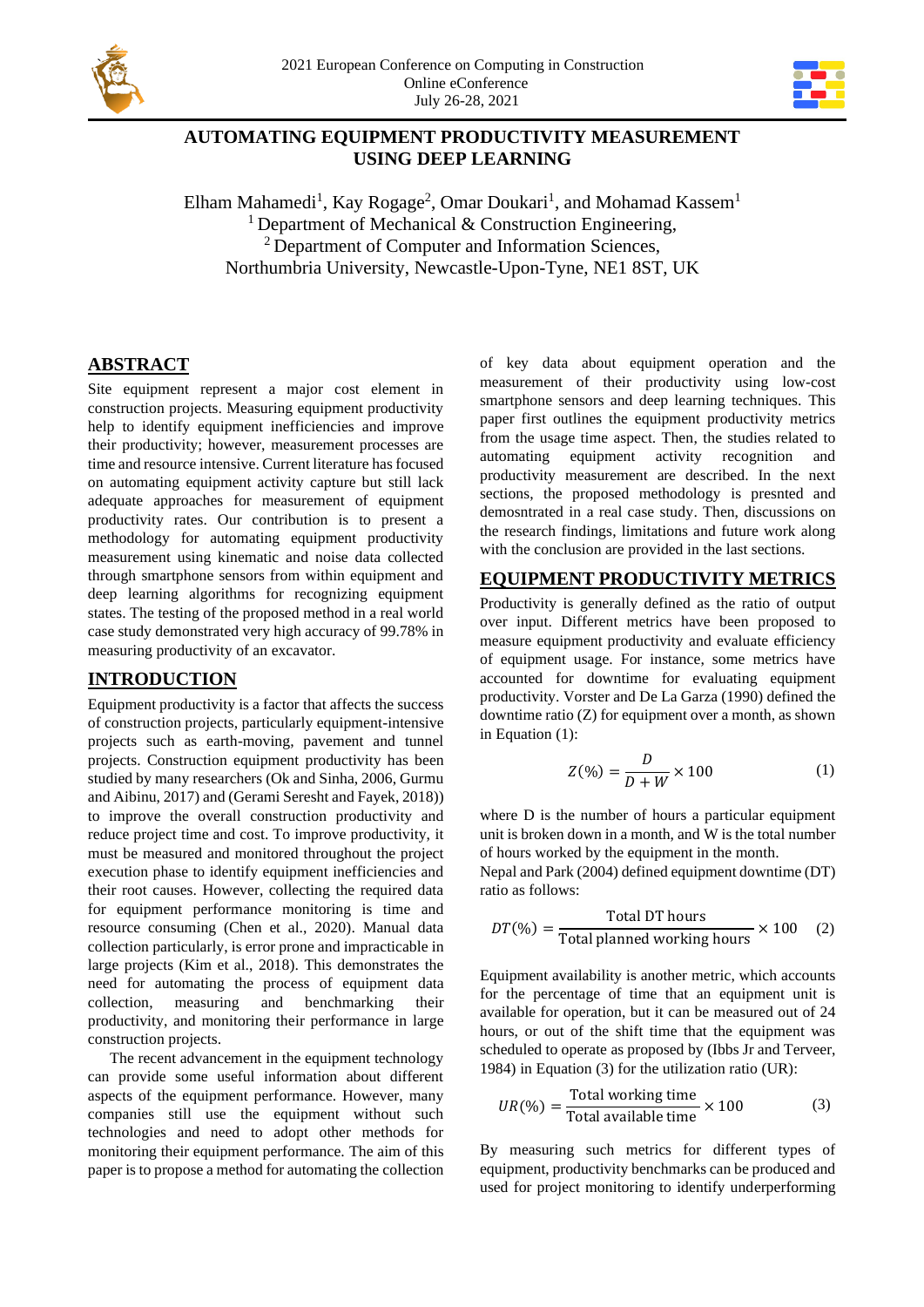equipment. Then, the issues causing underperformance of equipment can be investigated and addressed to improve their productivity.

## **RELATED STUDIES**

Several studies have been carried out to recognize equipment activities, determine their activity duration, and identify their operation cycle time through automated data capture. Montaser and Moselhi (2012) proposed an approach for tracking earthmoving operations using Radio Frequency Identification (RFID). Their approach could automatically recognize four states of the trucks including loading, travelling, dumping and returning. As this approach uses fixed RFID readers for gate systems at the loading and dumping areas, it is more relevant to projects with fixed loading and dumping areas. Moreover, this approach cannot identify the waiting time of the trucks in the loading/dumping areas. In another study, Montaser and Moselhi (2014) developed an automated system integrating Global Positioning System (GPS) and Geographical Information System (GIS). This system tracks the location of the trucks using GPS units mounted on the trucks and identifies the spatial boundaries of loading and dumping areas using GIS. Similar to their previous approach, they recognized the same four states for the trucks and lacks the capability of capturing waiting times in the loading/dumping areas. To address this drawback and to improve accuracy of measuring excavated soil volume, Ibrahim and Moselhi (2014) developed an automated productivity assessment method for earthmoving operations. In this method, they used mobile sensors including GPS mounted on trucks to track their locations, accelerometers mounted on the bed of the trucks for tilt sensing of the truck bed, strain gauges mounted on truck leaf springs to measure soil weight, barometric pressure sensors attached to the bucket of loaders to measure elevation of the buckets, and RF module, which used Bluetooth for data transfer and proximity detection between equipment. They developed an algorithm to use the collected data from these sensors for the truck activity recognition including load queue, load, travel, dump queue, dump, return and service. The developed method measured productivity with only 2.2% error in a case study. Despite its high accuracy and simplicity of its computational requirements, implementation of this method needs installation of several sensors on the trucks and loaders, which are not often allowed by the equipment owners.

Ahn et al. (2012) utilised an accelerometer mounted inside the cabin of a medium-sized excavator collecting the data with the frequency of 100 Hz. They presented the relationship between operational efficiency and environmental performance using vibration signals. A further study by Ahn et al. (2015) explored capturing acceleration signals from four types of excavators using an accelerometer mounted inside the cabin and conducted the experiment under an instructed environment. The experiment involved the operation of an excavator that was strictly instructed to capture the required data in

order to analyze patterns of accelerometer data. They used different supervised classifiers including Naïve Bayes, Instance-based learning, K-nearest neighbor (KNN) and Decision tree (J48) and achieved over 93% accuracy for classification of excavators' operation.

One study explored approaches to detecting loading and unloading of a dumper truck with a remote tracking technique using 3-axis magnetic field sensing and 3-axis tilt sensing for a loader and a truck in an indoor laboratory (Akhavian and Behzadan, 2012). Akhavian and Behzadan (2015) also developed an automated method to detect equipment activities and their durations for simulation input modeling of a front-end loader using GPS sensor, 3 axis accelerometer, and 3-axis gyroscope with frequency of 100 Hz. This technique applied several supervised learning methods including logistic regression, K-NN, decision tree, neural network, support vector machine (SVM), and achieved an overall accuracy of more than 86%.

Some studies used Inertial Measurement Unit (IMU) data from the sensors embedded in smartphones including accelerometers and gyroscopes for equipment activity recognition. For instance, Kim et al. (2018) measured an excavator operation cycle time using IMU data with the frequency of 128 Hz. They applied Random Forest, Naïve Bayes, J48 and Sequential Minimal Optimization (SMO) for the cycle time prediction and achieved 91.83% accuracy. In another study Rashid and Louis (2019) used time-series data augmentation on 3-axis accelerometer, and 3-axis gyroscope data collected with the frequency of 80 Hz to generate synthetic training data for four types of excavator and front-end loader. This technique applied recurrent neural network (RNN) and achieved over 96% accuracy for fourfold augmentation.

Bae et al. (2019) developed a dynamic time warping algorithm for activity identification and automatic classification of excavator activities (i.e., digging, leveling, lifting, trenching, traveling, and idling) using joysticks signals. The correct-recognition rate of their model was between 91% and 97%.

Despite the contributions these studies bring to monitoring construction equipment activity, there is still a dearth of studies attempting to automate equipment productivity measurement. A recent attempt in this area by Chen et al. (2020) developed a vision-based method for measuring excavator productivity. However, this method revealed computationally complex and had some limitations such as dependency of the results on the light conditions, viewpoints of cameras, number of equipment in the scene and background movements. In addition, their achieved accuracy was 83% for productivity measurement, and 94% for idle time measurement. This study contributes to this research domain by developing and testing a low-cost and simple-to-implement method for automating equipment productivity measurement with high accuracy using smartphone sensors.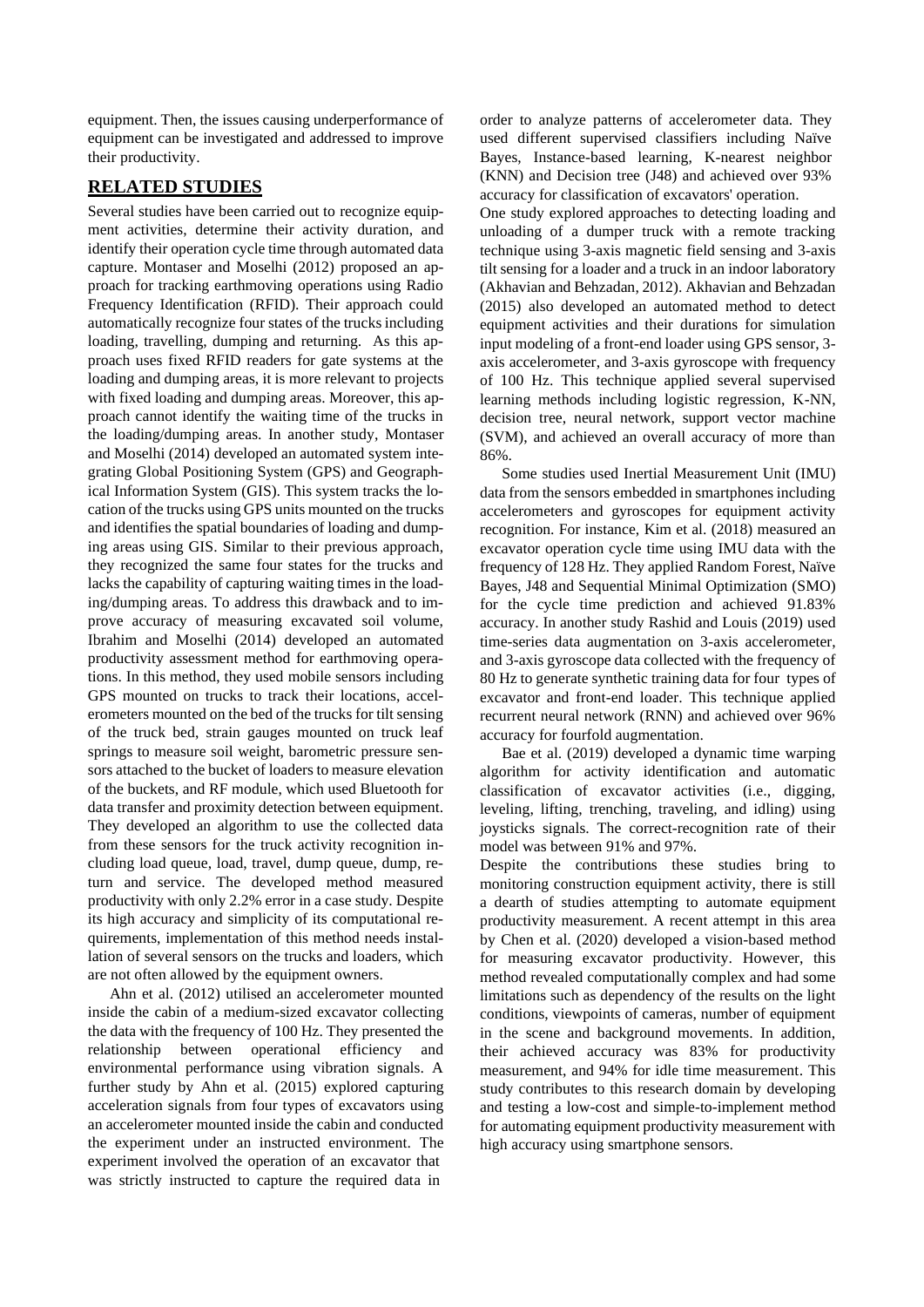## **METHODOLOGY**

As discussed earlier, a range of metrics for measuring equipment productivity exist. In this paper we explore the metric utilization ratio (Equation 3) for measuring productivity. The main focus is on identifying whether or not an equipment is working during the time that it is available for use during the operation shift. Accordingly, two states for the equipment are defined: 1) active and 2) inactive. Active state relates to the time that the equipment is actively working. Inactive state relates to the time that the equipment is not working including the idle time and the time the equipment engine is off.

Smartphones are used for capturing IMU data (i.e., triaxial accelerometer, gyroscope and linear acceleration data) and noise level data from inside the equipment operators' cabins. Figure 1 illustrates how these data are used to identify equipment states.



*Figure 1: Modeling Process*

As seen in Figure 1, the first step is to collect the required data. In this study, different types of smartphone sensor data including kinematics and noise level are captured. Smartphone sensor data are captured using a commercial application available on the phones. The application utilizes built-in smartphone sensors to capture IMU data and the noise level. In addition, a camera is used to capture videos from equipment activities on the construction site to identify when the equipment is active or inactive. Further, the videos are used for labeling the time-stamped sensor data and developing and validating machine learning models.

The second step is data preprocessing, in which sliding windows to divide input signal data into windows of signals are identified. The size of each sliding window, which depends on the model specifications such as the data type and nature of the activities to be classified, impacts the model size and training speed: the smaller the window size, the smaller the model and the faster the training speed (Banos et al., 2014). That is, reducing the window size enables faster activity recognition and less computational burdens. Large windows are generally used for identifying complex activities (Banos et al., 2014). After selecting a suitable sliding window size, the data is labeled with the equipment states (i.e., either active or inactive) using the observations from the captured videos.

The preprocessed data are then fed to the deep learning model for classification. Deep learning algorithms are more suitable for complex activity recognition because they automate feature engineering and extraction (as one of the most important and challenging tasks in machine learning) and extract highlevel representation in deep layers (Wang et al., 2019).

In this study three deep learning algorithms including Deep Neural Network (DNN), Convolutional Neural Network-Long Short-Term memory network (CNN-LSTM) and Convolutional Long Short-Term Memory (Conv-LSTM) were experimented. These algorithms are commonly used for activity recognition due to their deep structures for automated feature extractions from raw sensor data with random noises (Mahmud et al., 2020). These algorithms are applied to a various combination of data collected in a case study to compare their performance in predicting equipment states and measuring equipment productivity. The description of these algorithms is summarized below.

#### **Deep Neural Network (DNN)**

DNN map inputs to outputs through a sequence of data transformations (layers). In the learning process of DNN, the values of the parameters (weights) of the layers are identified in such a way that the network correctly maps the input data to output data (i.e., minimizing the error) (Francois, 2017). DNN is computationally complex because many parameters exist for each layer and a change in one parameter will impact other parameter behaviors (Francois, 2017). More (deep) layers in DNN comparing to the traditional neural networks, make it a more suitable method for building a learning model from a large amount of data, where manually extracting features is too complex

or time consuming for building a successful model.

In DNN, different types of layers such as dense, flatten, dropout and softmax layers can be used. Dense layers are a regular neuron layer, which are densely connected and receive input from the previous layer and send output to the next layer. The input and output are also connected by the weights. Flatten layers are used to make multidimensional output linear to pass it to the dense layer when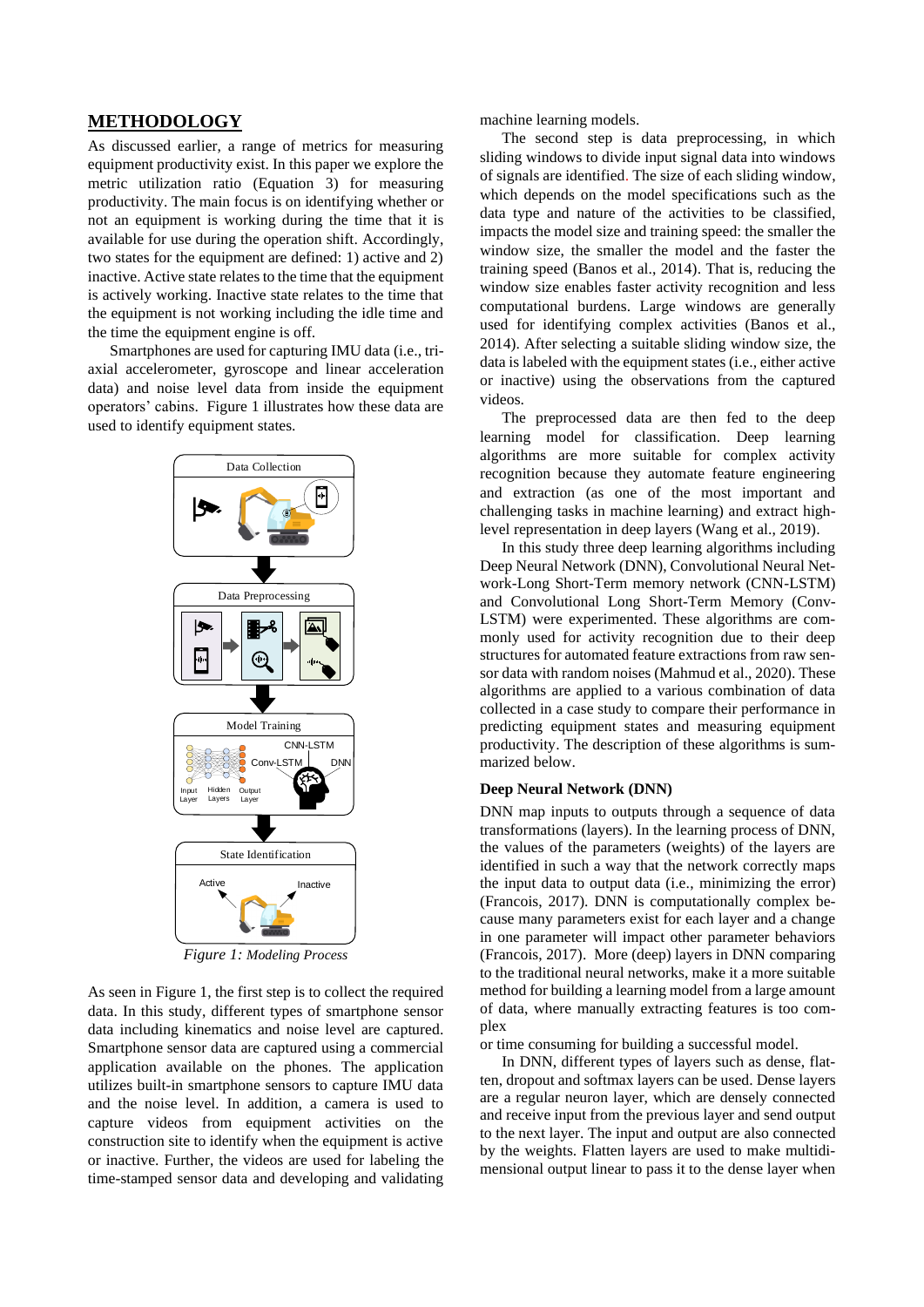

*Figure 2: (a) DNN model architecture; (b) CNN-LSTM model architecture; (c) Conv-LSTM model architecture*

required. Dropout is a regularization method, which randomly (at a probability) drops some neurons to prevent overfitting the model. Softmax can be used before the output layer to output a probability distribution over the different output classes, which identifies the probability that the sample belongs to a specific class (Francois, 2017). Figure 2 (a) depicts the architecture of the DNN model created in this study.

#### **Convolutional Neural Network-Long Short-Term memory network (CNN-LSTM)**

CNN-LSTM integrates Convolutional Neural Network (CNN) with long short-term memory network (LSTM). CNNs are characterized by the ability of easy training, knowledge extraction and feature extraction on input data (Huang and Kuo, 2018). CNNs are mostly adopted for image processing. LSTM is a type of Recurrent neural networks (RNNs), which are used to learn from sequence data (i.e., sequences of observations over time) and can address some difficulties of RNN in training a stable model (Brownlee, 2016). LSTM develops internal representation of the input while reading input observations in sequence and focusing on model prediction errors in the input sequence in each time step, which is called back propagation over time (Brownlee, 2016).

In the CNN-LSMT architecture, 1) CNN performs feature extraction on input data through convolutional layers (e.g. Conv1D), which performs convolution operations to learn local patterns (while dense layers learn global patterns) (Francois, 2017), and pooling layers, which performs a down sampling operation to produce the most significant features (Swapna et al., 2018), and LSTM supports sequence prediction, 2) data are read sequentially in blocks and features are extracted from each block, and 3) the extracted features are fed into LSTM for interpretations and

predictions (Brownlee, 2018). CNN-LSTM is more efficient for recognition of activities with differing time spans such as visual time series prediction problems. As CNN is a specific type of DNN, DNN layers can also be used in CNN-LSTM models. Figure 2 (b) demonstrates the architecture of the CNN-LSTM model used in this study.

### **Convolutional Long Short-Term Memory (Conv-LSTM)**

Conv-LSTM is an extension of fully connected LSTM (FC-LSTM) by having convolutional structures for LSTM gating in both the input-to-state and state-to-state transitions (Xingjian et al., 2015). In Conv-LSTM, an extra connection with the previous memory cells is established to account for the effect of the previous input in the current timestamp (Xingjian et al., 2015).

In the training process, the memory cell can consider the effect of the earliest stages (Rahman and Adjeroh, 2019). The main difference between CNN-LSTM and Conv-LSTM is that in CNN-LSTM, LSTM interprets the output from CNN model but in Conv-LSTM, the convolutions are used directly as part of reading input into LSTM (Brownlee, 2018). Conv-LSTM is suitable for predictions on 3-dimensional data (e.g., spatiotemporal data).

In this study, a special form of Conv-LSTM, so called Conv-LSTM 2D, which combines gating of LSTM with 2D convolutions, was used. The overall architecture of the model used in this study is presented in Figure 2 (c).

### **TESTING AND DEMONSTRATION**

The proposed method was implemented on a live demolition project where [a Komatsu PC220LC Hydraulic Exca](https://www.ritchiespecs.com/model/komatsu-pc220lc-6-hydraulic-excavator)[vator](https://www.ritchiespecs.com/model/komatsu-pc220lc-6-hydraulic-excavator) was in use. A commercial mobile app was used to collect noise level and IMU data including accelerometer, gyroscope and linear acceleration data in three-dimensional axes. Two android smartphones were mounted inside the cabin of the excavator on the window to mitigate the risk of losing data due to the risk of the app crashing on one phone or other incidents. The frequency of data capturing was 8 Hz, which was the highest frequency at which the commercial app could run and capture data without crashing. A camera was used to capture the video and approximately 3 hours of the excavator operation was monitored. Figure 3 shows a snapshot of the captured video. As mentioned in the methodology section, this study intends to automatically measure the utilization ratio by recognizing two states of the equipment: active and inactive. During the monitored time, the excavator was mostly active working on demolishing a building. There were some occasions that the excavator operator stopped working for a short period of time, which was considered inactive time. Figures 4 to 7 show a sample of accelerometer, gyroscope, linear acceleration and noise level data when the excavator was active and inactive. The collected data were then preprocessed. The sliding window size was decided as five seconds as only two states that are not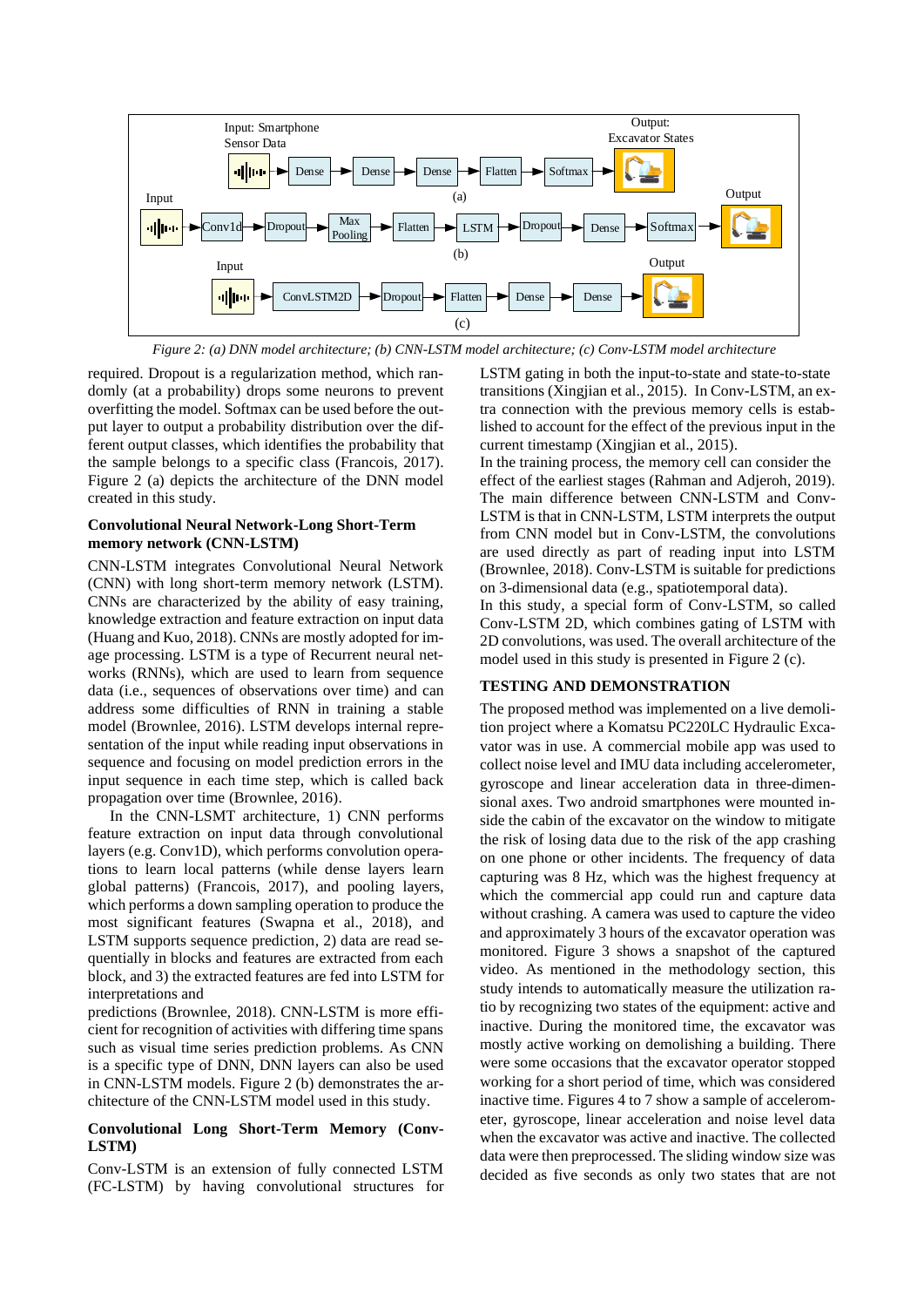complex in nature were considered for activity recognition. Since frequency of data was 8 Hz, 40 data sets were available for each window. These data sets were labeled using the captured video.



*Figure* 3*: A snapshot of the captured video*



*Figure* 4*: Sample of accelerometer data in x, y and z axis for active and inactive states*



*Figure 5: Sample of linear accelerometer data in x, y and z axis for active and inactive states*



*Figure 6: Sample of gyroscope data in x, y and z axis for active and inactive states*



*Figure 7: Sample of noise level data for active and inactive states*

Three deep learning models using DNN, CNN-LSTM and Conv-LSTM algorithms were created using Keras deep learning pacakge, a free open source library in Python, with Tensor-Flow as a backend engine. The models were created for three combinations of data:

- Accelerometer and gyroscope data
- Accelerometer, gyroscope and linear acceleration data
- Accelerometer, gyroscope data, linear acceleration and noise level data

The train/test ratio of 75/25 was used for splitting the dataset into train and test sets. Then, 80% of the train dataset was used as the actual train set and the remaining 20% was used as the validation set. After that, the model is iteratively trained and validated on these different sets. The accuracy was calculated as the number of correct predictions over the total number of predictions Equation 4.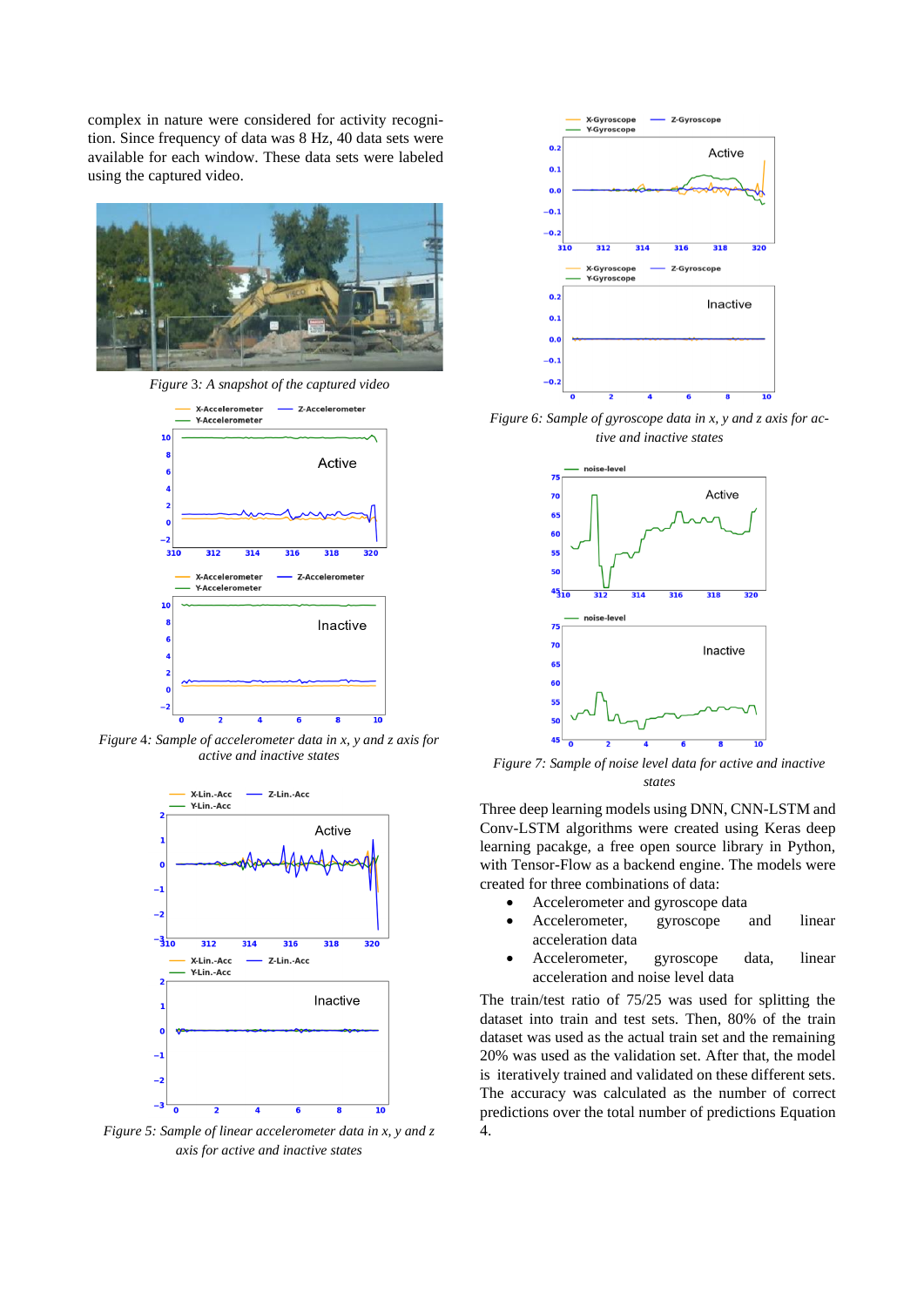$$
Accuracy = \frac{TP + TN}{TP + TN + FP + FN}
$$
 (4)

where TP is True Positive, TN is True Negative, FP is False Positive, and FN is False Negative.

Table 1 shows the accuracy of experimented models for activity recognition.

| Table 1: Accuracy for activity recognition                                                         |                    |                   |         |  |
|----------------------------------------------------------------------------------------------------|--------------------|-------------------|---------|--|
|                                                                                                    | Model Accuracy (%) |                   |         |  |
| Input Data                                                                                         | <b>DNN</b>         | CNN-<br>LSTM LSTM | $Conv-$ |  |
| Accelerometer and gyroscope 97.25%<br>data                                                         |                    | 96.93% 96.85%     |         |  |
| Accelerometer, gyroscope and 97.17%<br>linear acceleration data                                    |                    | 96.77% 97.01%     |         |  |
| Accelerometer, gyroscope 97.01% 96.70% 97.01%<br>data, linear acceleration and<br>noise level data |                    |                   |         |  |

The actual utilization ratio was measured manually as 89.85% using the captured video. Using the result of the models, the utilization ratio can be automatically calculated as shown in Table 2, and accuracy of the models was calculated by comparing it with the actual utilization ratio as shown in Table 3.

*Table 2: Predicted utilization ratio*

Predicted Utilization Ratio (%)

| <b>Input Data</b>                                                                    | <b>DNN</b> | $CNN-$<br><b>LSTM</b> | $Conv-$<br><b>LSTM</b> |
|--------------------------------------------------------------------------------------|------------|-----------------------|------------------------|
| Accelerometer and gyroscope 91.08%<br>data                                           |            | 91.36% 90.13%         |                        |
| Accelerometer, gyroscope and 91.26%<br>linear acceleration data                      |            | 92.34% 90.17%         |                        |
| Accelerometer, gyroscope 90.04%<br>data, linear acceleration and<br>noise level data |            | 91.37% 91.45%         |                        |

| Table 3: Accuracy for measuring utilization ratio                                           |                    |                     |                        |
|---------------------------------------------------------------------------------------------|--------------------|---------------------|------------------------|
|                                                                                             | Model Accuracy (%) |                     |                        |
| Input Data                                                                                  | DNN                | CNN-<br><b>LSTM</b> | $Conv-$<br><b>LSTM</b> |
| Accelerometer and gyroscope 98.63% 98.31%<br>data                                           |                    |                     | 99.68%                 |
| Accelerometer, gyroscope and 98.43% 97.22%<br>linear acceleration data                      |                    |                     | 98.53%                 |
| Accelerometer, gyroscope 99.78% 99.42%<br>data, linear acceleration and<br>noise level data |                    |                     | 98.21%                 |

## **DISCUSSION**

The developed model resulted in high accuracy for both activity recognition and productivity measurement. This accuracy can be attributed to capabilities of deep learning algorithms in feature engineering when large amount of data is available. Another contributor to this high accuracy comparing to similar studies (e.g., Ahn et al. (2015) with 93% accuracy and Kim et al. (2018) with 91.83% accuracy), is the lower level of details required for productivity measurement as this study considered two states (active and inactive) for the activity recognition. Although the accuracy levels are very high, they can be improved further with a larger amount of training data by increasing the frequency and/or duration of data collection. In this case study, DNN model using accelerometer and gyroscope data led to the highest accuracy (97.25%) for activity recognition. For productivity measurement, DNN using accelerometer, gyroscope data, linear acceleration and noise level data achieved the highest accuracy (99.78%). However, the variations of the achieved accuracies are insignificant among the models and the input combinations (less than 1% for activity recognition and less than 3% for productivity measurement), which could be because of the low level of details required for predictions. If a higher level of details is considered, more variation could be observed to be able to compare capabilities of different algorithms and the impact of input data. In this case study, the excavator was doing only one type of activity (i.e., building demolition).

To enhance application of the model, other types of activities such as excavation and loading can be studied to make the model more generic for excavator operations.

The main advantage of this method over other methods (e.g., vision-based methods and using other types of sensors) is that it is computationally less complicated, and inexpensive to implement. It is also relatively more accurate. For instance, the study by Chen et al. (2020) used a vision-based method and could achieve 93.8% accuracy for measuring idle time, which is similar to the inactive state in this study. Table 4 shows a detailed comparison between this study and other studies.

## **LIMITATIONS AND FUTURE WORK**

This study has some limitations that can be addressed in future. In the case study, the excavator activities were limited to demolition tasks. The proposed method can be experimented for other types of excavator activities such as excavation and loading to further substantiate its capabilities. As such, more complex activity recognition with more states maybe required to study more detailed equiepment operation efficiency.

In this study, a commercial mobile application was used for capturing the data. The used application had limitations on the data capture frequency. The highest frequency rate to avoid crashing the application was 8 Hz while in similar studies higher rates were used. Despite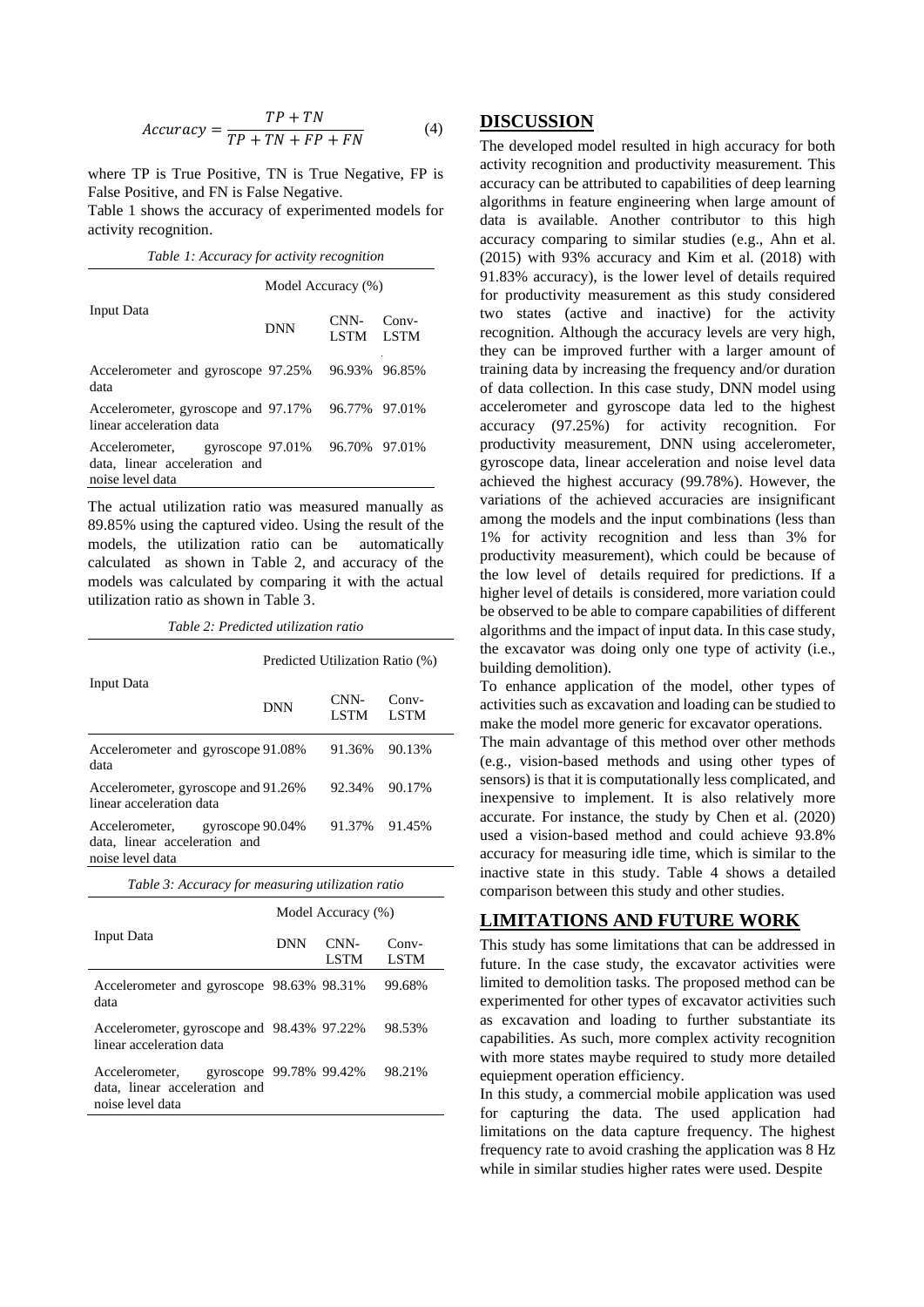| Refer-                    | <b>Used Data</b>               | Used Algorithms                                                                                                      | <b>Main Parameters</b>                                                             | Accuracy                                           | Number of |
|---------------------------|--------------------------------|----------------------------------------------------------------------------------------------------------------------|------------------------------------------------------------------------------------|----------------------------------------------------|-----------|
| ence                      | <b>Type</b>                    |                                                                                                                      |                                                                                    |                                                    | states    |
| Ahn et<br>al.<br>(2015)   | Accelerome-<br>ter data        | Naïve Bayes, Instance-based<br>learning, K-nearest neighbor<br>(KNN) and Decision tree (J48)                         | Frequency: 100 Hz<br>Sliding window<br>size: 128-sample<br>windows                 | 93% for the activity<br>classification             | 3         |
| Kim et<br>al.<br>(2018)   | Smartphone<br>sensors<br>(IMU) | Random Forest, Naïve Bayes,<br>J48, and SMO                                                                          | Frequency: 128 Hz<br>Sliding window<br>size: 1 second                              | 91.83% accuracy for<br>cycle time measure-<br>ment | 3         |
| Cheng et<br>al.<br>(2020) | Surveillance<br>video data     | Faster R-CNN for excavator de-<br>tection and deep Simple Online<br>and Real-Time (SORT) for exca-<br>vator tracking | Frequency: 25<br>frames per second<br>(FPS),<br>Sliding window<br>size: 4 seconds. | 93.8% for idle time<br>measurement                 | 2         |
| <b>This</b><br>study      | Smartphone<br>sensor data      | DNN, CNN-LSTM and Conv-<br>LSTM were compared                                                                        | Frequency: 8 Hz<br>Sliding window<br>size: 5 seconds.                              | 99.78% for utilization<br>ratio measurement        | 2         |

*Table 4: (a) DNN model architecture; (b) CNN-LSTM model architecture; (c) Conv-LSTM model architecture*

this limitation, the accuracy of the model in the case study was very high. In future studies, the impact of data capture frequency on the accuracy of the model can be explored. In addition, the capability of this method can be further explored by experimenting other types of equipment such as loaders and cranes.

## **CONCLUSIONS**

In this study, a deep learning method was proposed for automating equipment productivity measurement. This method uses kinematic and noise level data captured by smartphone sensors. Three deep learning algorithms including DNN, CNN-LSTM, and Conv-LSTM were experimented for activity recognition of an excavator and measuring productivity.

The results of the experiment showed high accuracy of the models (over 96.70% for activity recognition and over 97.22% for productivity measurement). The equipment-intensive construction project can benefit from the proposed method by measuring equipment productivity, producing benchmarks, and comparing the equipment performance with the benchmarks. Automating this process assists project managers to identify equipment inefficiencies in near real-time and to stimulate corrective actions to address the root causes of lagging performance; hence contributing to improve equipment productivity and reducing project time and costs.

## **REFERENCES**

Ahn, C. R., Lee, S. & Peña-Mora, F. 2012. Monitoring system for operational efficiency and environmental performance of construction operations using vibration signal analysis. In *Proceedings of Construction Research Congress 2012: Construction Challenges in a Flat World,* West Lafayette, Indiana, United States. pp. 1879-1888.

Ahn, C. R., Lee, S. & Peña-Mora, F. 2015. Application of low-cost accelerometers for measuring the operational efficiency of a construction equipment fleet. *Journal of Computing in Civil Engineering,* 29**,** 04014042. pp. 1-11.

- Akhavian, R. & Behzadan, A. H. 2015. Construction equipment activity recognition for simulation input modeling using mobile sensors and machine learning classifiers. *Advanced Engineering Informatics,* 29**,** pp. 867-877.
- Bae, J., Kim, K. & Hong, D. 2019. Automatic identification of excavator activities using joystick signals. *International Journal of Precision Engineering and Manufacturing,* 20**,** pp. 2101-2107.
- Banos, O., Galvez, J.-M., Damas, M., Pomares, H. & Rojas, I. 2014. Window size impact in human activity recognition. *Sensors,* 14**,** pp. 6474-6499.
- Brownlee, J. 2016. *Crash Course in Recurrent Neural Networks for Deep Learning* [Online]. Available: [https://machinelearningmastery.com/crash-course](https://machinelearningmastery.com/crash-course-recurrent-neural-networks-deep-learning/)[recurrent-neural-networks-deep-learning/](https://machinelearningmastery.com/crash-course-recurrent-neural-networks-deep-learning/) [Accessed December 18, 2020 2020].
- Brownlee, J. 2018. *LSTMs for Human Activity Recognition Time Series Classification* [Online]. Available: [https://machinelearningmastery.com/how](https://machinelearningmastery.com/how-to-develop-rnn-models-for-human-activity-recognition-time-series-classification/)[to-develop-rnn-models-for-human-activity](https://machinelearningmastery.com/how-to-develop-rnn-models-for-human-activity-recognition-time-series-classification/)[recognition-time-series-classification/](https://machinelearningmastery.com/how-to-develop-rnn-models-for-human-activity-recognition-time-series-classification/) [Accessed December 18, 2020 2020].
- Chen, C., Zhu, Z. & Hammad, A. 2020. Automated excavators activity recognition and productivity analysis from construction site surveillance videos. *Automation in Construction,* 110**,** 103045. pp. 1-13.
- Francois, C. 2017. *Deep learning with Python*. Manning Publications Company.
- Gerami Seresht, N. & Fayek, A. R. 2018. Dynamic modeling of multifactor construction productivity for